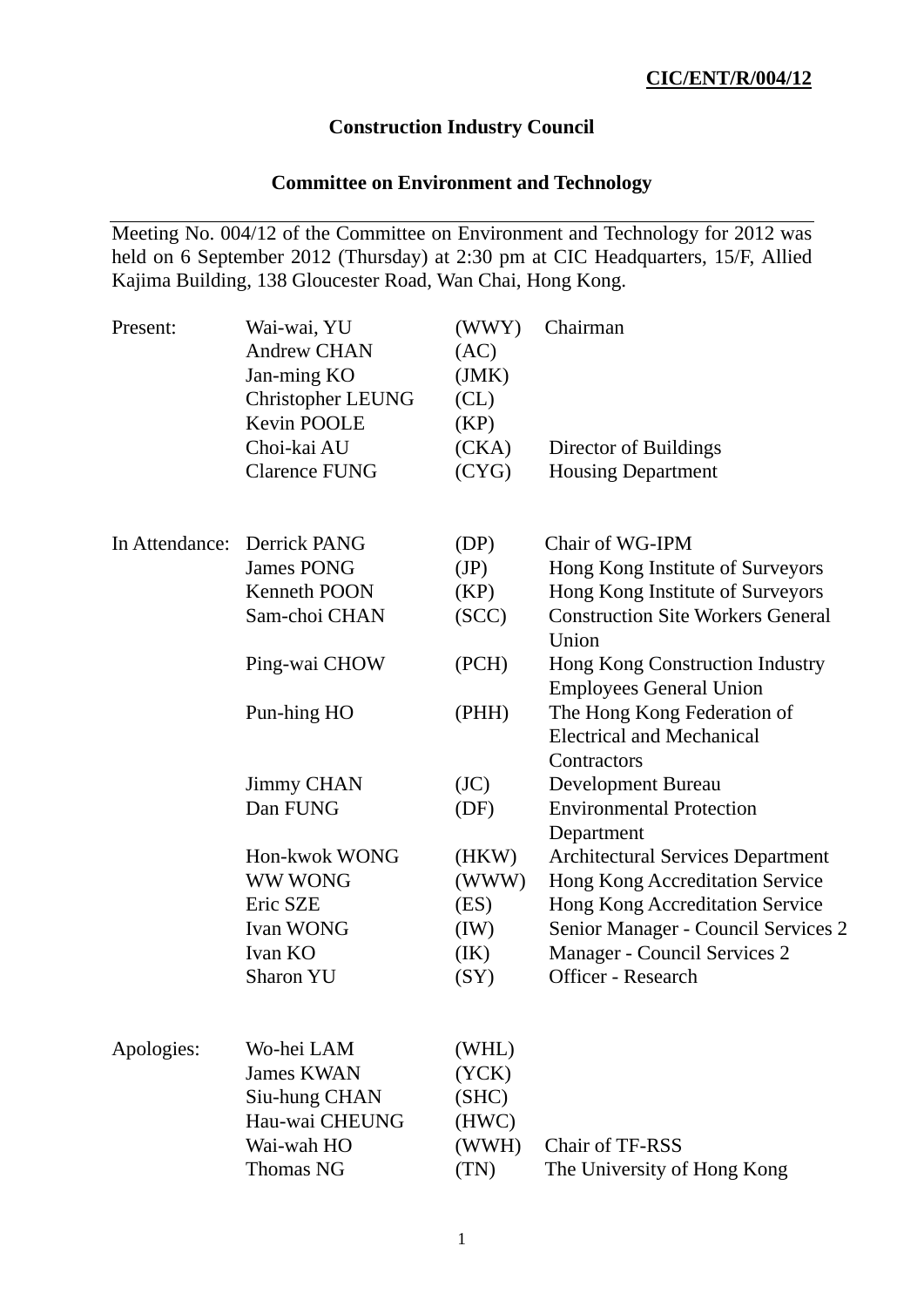| <b>Russell JONES</b> | (RJ) | Hong Kong Construction Association |
|----------------------|------|------------------------------------|
| Ada FUNG             | (AF) | for Permanent Secretary for        |
|                      |      | Transport and Housing (Housing)    |

#### **PROGRESS REPORT**

At the commencement of the meeting, the Chairman welcomed new Members, Mr. James PONG and Mr. Kenneth POON, who joined the committee for the first time.

#### **Action**

### 4.1 **Confirmation of the Progress Report of the Previous Meeting**

Members took note of Paper CIC/ENT/R/003/12 and confirmed the progress report of the last meeting held on Thursday, 12 July 2012 at CIC Headquarters, 15/F, Allied Kajima Building, 138 Gloucester Road, Wan Chai, Hong Kong.

#### 4.2 **Matters Arising from the Previous Meeting**

4.2.1 Research on Adhesion Technologies for External Wall **Tiles** 

At the last Council Meeting, the Council approved:

- to publish the Study Report in full aiming to inform the industry about the progress of the study; and,
- not to publish the Reference Document in view of further study and substantiation required.

The Secretariat would arrange for the publication of the Study Report once the Chinese translation is done.

4.2.2 Schematic Design for Application of RFID, GPS and Sensor Technology in Monitoring the Movement of Construction Waste

> The Secretariat is inviting Hong Kong R&D Centre for Logistics and Supply Chain Management Enabling Technologies (LSCM) to propose a nomination to assume the chair of this Task Force. **CIC Secretariat**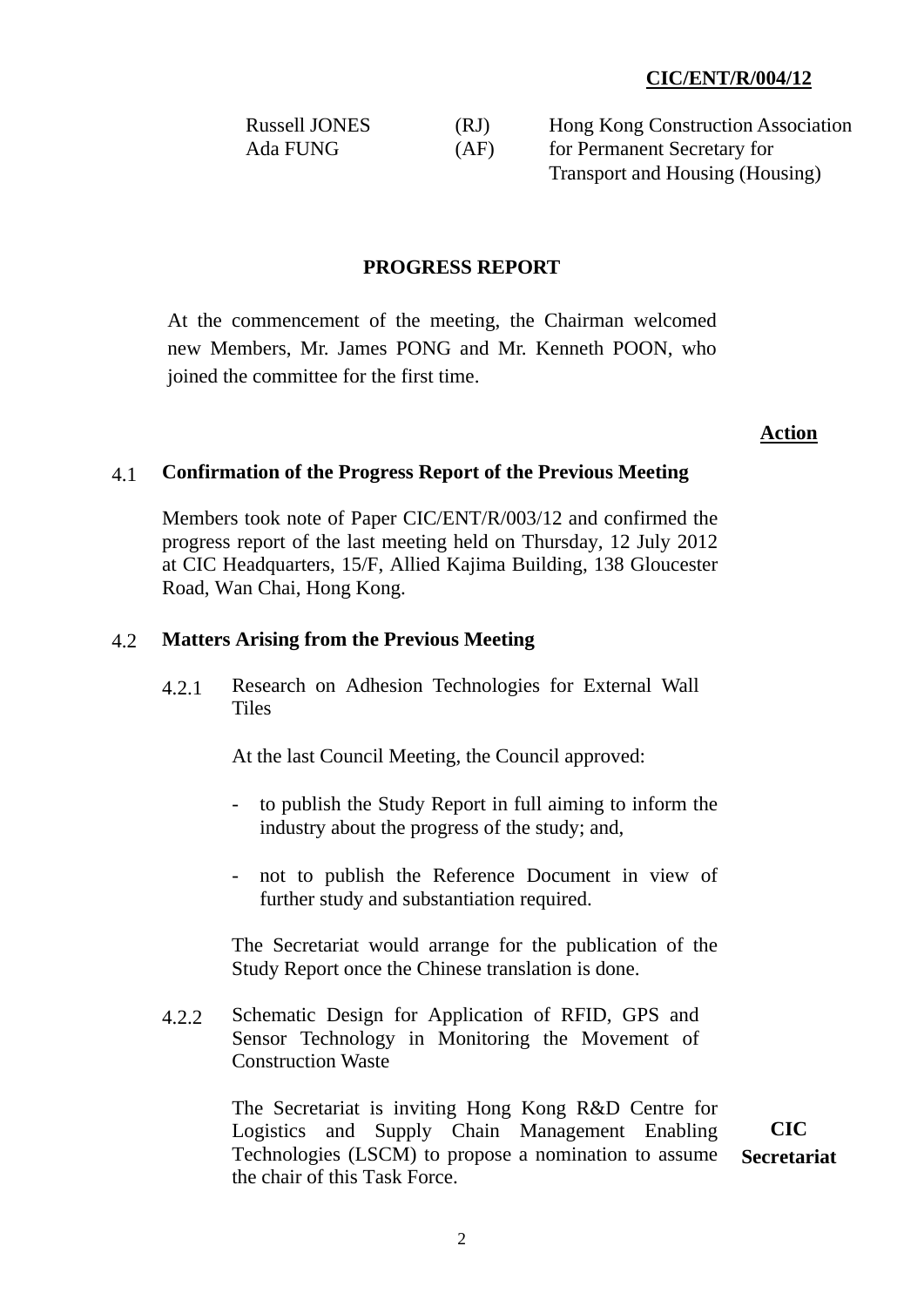#### **Action**

# 4.3 **Presentation on Construction Product Certification by Hong Kong Accreditation Service**

Hong Kong Accreditation Service (HKAS) delivered a presentation on "Product Certification for Construction Materials – What Is It and How It Benefits Your Works?"

HKAS presented the following:

- 1. the common conformity assessment activities (including: testing, inspection and system certification) in assessment and accreditation market;
- 2. the benefit of product certification and the certification schemes;
- 3. current situation and examples of construction materials product certification in Hong Kong;
- 4. the role of HKAS is to provide accreditation services to testing laboratories, certification bodies and inspection bodies.

HKAS reiterated that the role of HKAS is to accredit testing laboratories, certification bodies and inspection bodies instead of certifying a standard, specification, and product certification scheme. Standard, specification, and product certification scheme are all prepared by and/ or agreed by the concerned industry, associations, and experts. Normally, these standards, specifications, and product certification schemes are prepared according to international standards together with supplementary requirements, for example: audit requirements/ production requirements/ management process.

HKAS highlighted that Hong Kong Housing Authority has required the suppliers of eight major materials, including fire-rated timber doors, panel wall partitions, cement products, tile adhesives, ceramic tiles, repair mortars, aluminum windows and 4-bar hinges assembly, to obtain certifications in stages, and they treated the product certification as providing extra quality assurance of the products. Some Members considered the certification would be more widely adopted if it could replace site tests. It was acknowledged that in United Kingdom, no site testing would be required for reinforcement bar products if they were under a product certification scheme.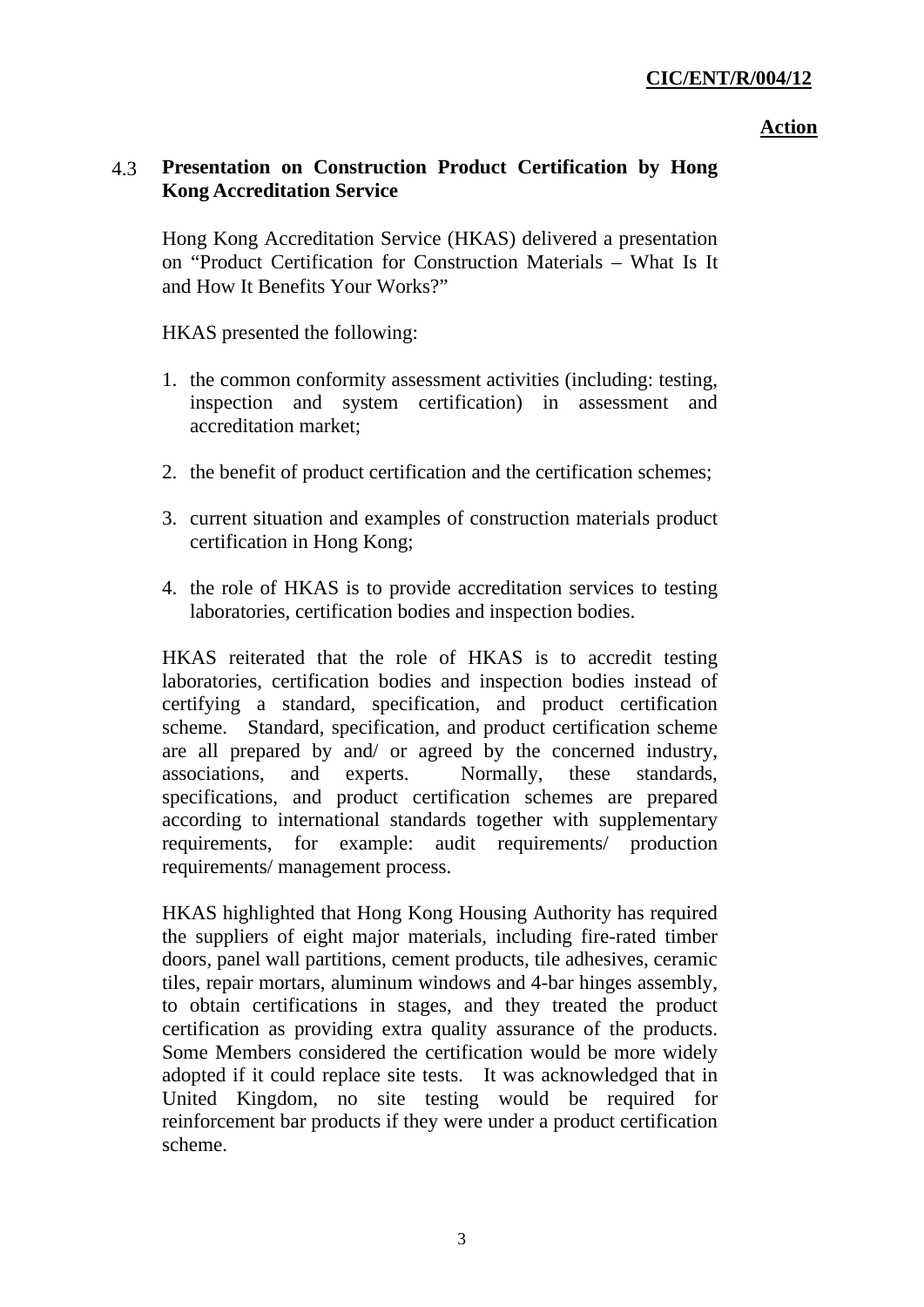#### **Action**

HKAS expressed that the major issues to wider adoption of product certification schemes were:

- 1. limited number of suppliers in certain product market and their willingness to adopt the certification schemes;
- 2. limited number of certification bodies which are competent enough for wide variety of products; **CIC Secretariat**
- 3. some products consist of diversified range of styles, for example, different sizes and styles of tiles.

Chairman suggested further discussing the opportunity to leverage Product Certification Scheme in construction industry in next Com-ENT meeting.

*[HKAS left after the presentation and Q&A session.]* 

# 4.4 **Research on River Sand Substitutes for Concrete Production and Cement Sand Mortar Production (Phase One)**

Members took note of Paper CIC/ENT/P/026/12.

HKU submitted Progress Report No. 3 which covered further interviews with stakeholders and field trials on the use of river sand, crushed rock fine and manufactured sand as fine aggregate in mortar for plastering.

The main concern of the river sand substitute was its adoption in mortar and the initial view was the use of manufactured sand with compositions to be defined in the next phase study.

### Manufactured Sand

Through field trials and desktop study, manufactured sand (that is, processed crushed rock fine) was technically regarded as a potential alternative to river sand. It is most probably suitable for the production of high-performance concrete, such as high-strength concrete and high-flowability concrete.

Manufactured sand also appeared to be suitable for use in mortar for plastering works.

The concrete producers in Hong Kong have already adapted to the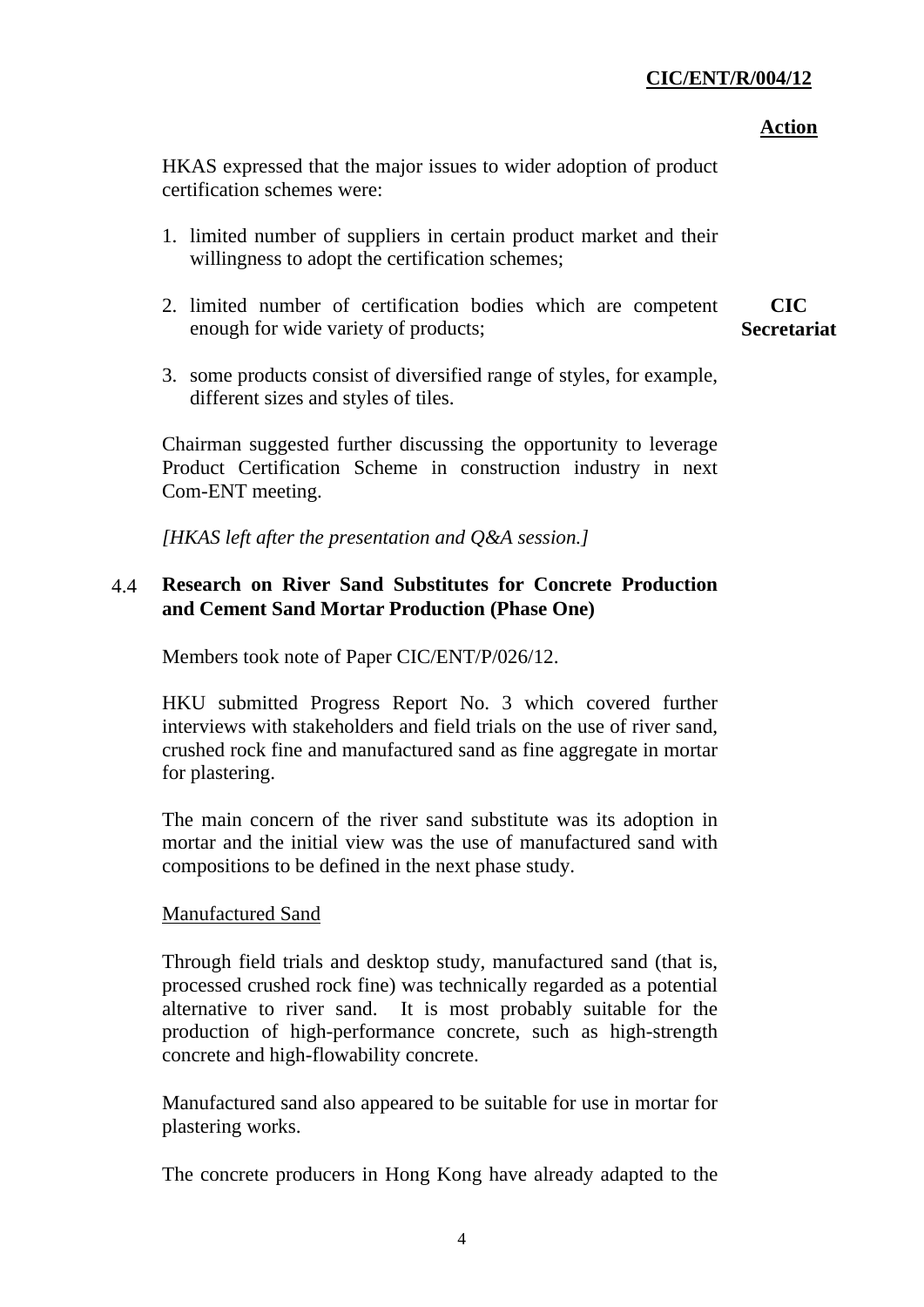#### **Action**

use of crushed rock fine as river sand substitute in the production of concrete. The use of crushed rock fine in concrete production has been very common in Government projects.

## Waste Glass

From economic perspective, it was not cost-effective or practical to use crushed waste glass as substitute because of relatively high waste glass collection cost and transportation cost. Besides, the risk of having alkali-silica reaction might affect the durability of the concrete, and the high brittleness of glass might make the concrete unsuitable for structural applications. Further study would be necessary before waste glass could be considered as substitute of river sand.

### Furnace Bottom Ash

Possibility of using furnace bottom ash as a substitute for river sand in construction could be ruled out in view of the actual supply condition. Currently, the furnace bottom ash was almost used up as one of the raw materials for cement production.

### Recycled Aggregate

Recycled aggregate was not considered as a good substitute in structural concrete because of lacking in strength.

HKU opined that preparing a set of specifications for manufactured sand would be a time consuming task which could take two to three years with reference to the preparation of CS3. It was suggested that CIC could consider issuing a reference document after the Phase 2 study of the research for use by local manufacturers as a reference such as optimum fine content, particle size distribution, and roundness of sand particle for the production of manufactured sand, and the standard mixture or specification to follow. After the recommended reference document had been widely adopted in different aspects of the construction industry, the reference document could be converted into a construction standard or specification for manufactured sand.

Members advised that:

1. This project is very important and has great impact to the construction industry. CIC should speed up the study/ research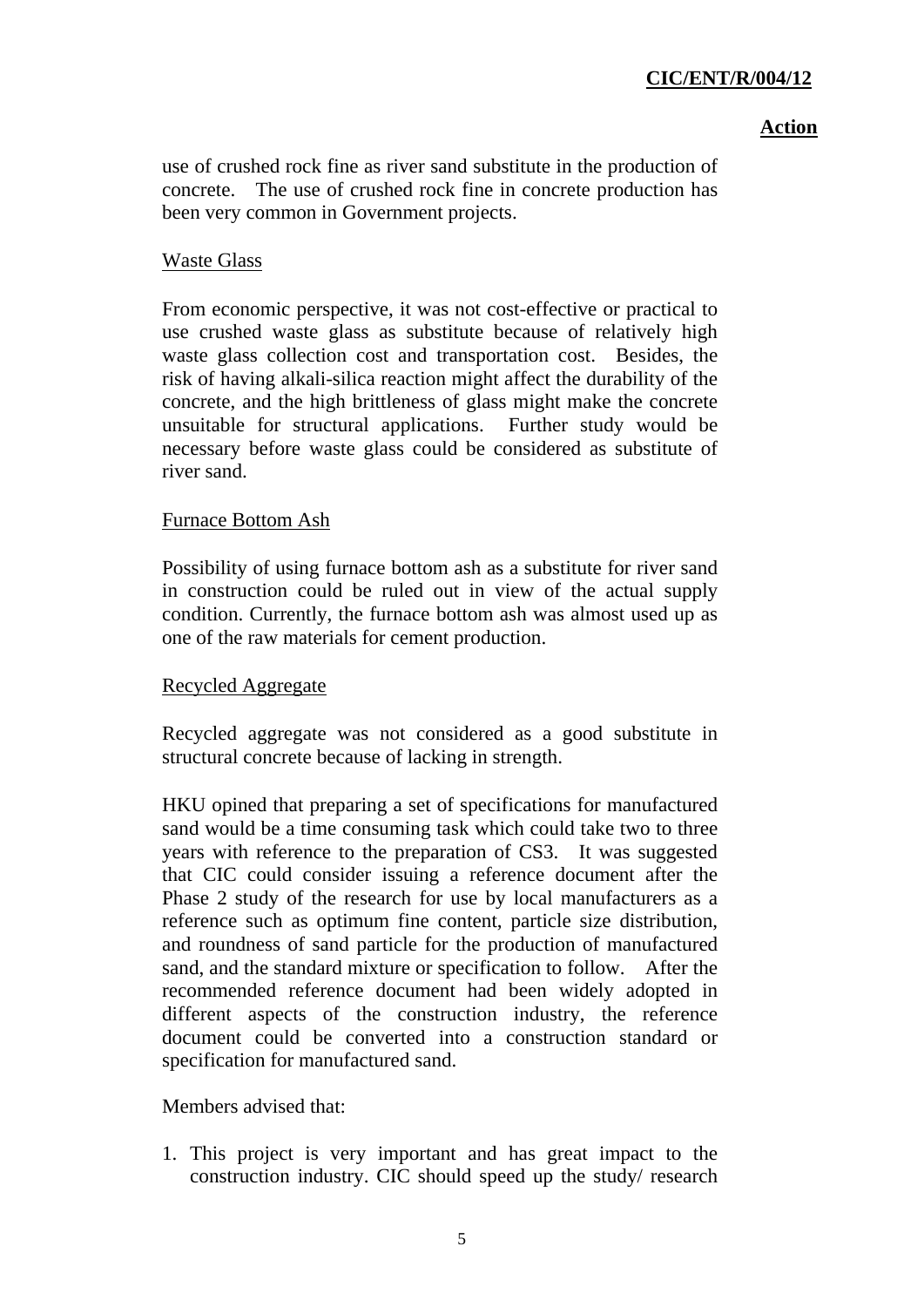#### **Action**

and scale up this project with respect to (a) standard mixture/ specification; (b) manufacturing process of the substitutes; (c) put forward pilot scheme;

- 2. CIC may consider to apply for other technology support fund to support the further studies;
- 3. The cost for the use of crushed waste glass is mainly attributable to transportation of waste glass and cleansing of waste glass, opportunity should be sought to reduce these cost such that the use of crushed waste glass should not be ruled out;
- 4. The construction industry may seek for the change of construction method aiming to reduce the use of plastering and hence reducing the use of river sand.

### 4.5 **Strengths of the Hong Kong Construction Industry**

Members took note of Papers CIC/ENT/P/027/12.

Committees of the CIC had previously deliberated on the strengths and weaknesses of the Hong Kong construction industry and their inputs were listed in this paper.

Strategic Planning Steering Committee recommended the committees to provide further inputs with specific examples through experience sharing to better illustrate the strengths.

After much deliberation, in order to facilitate fruitful output, Chairman suggested coming up the result through a separate small discussion group together with other practitioners/experts who are familiar with construction industry in Mainland China.

**CIC Secretariat** 

# 4.6 **Tentative Work Plan of Year 2013**

Members took note of Paper CIC/ENT/P/028/12.

The Secretariat briefed the Members on the tentative Work Plan of Year 2013**.** 

Members expressed the following views: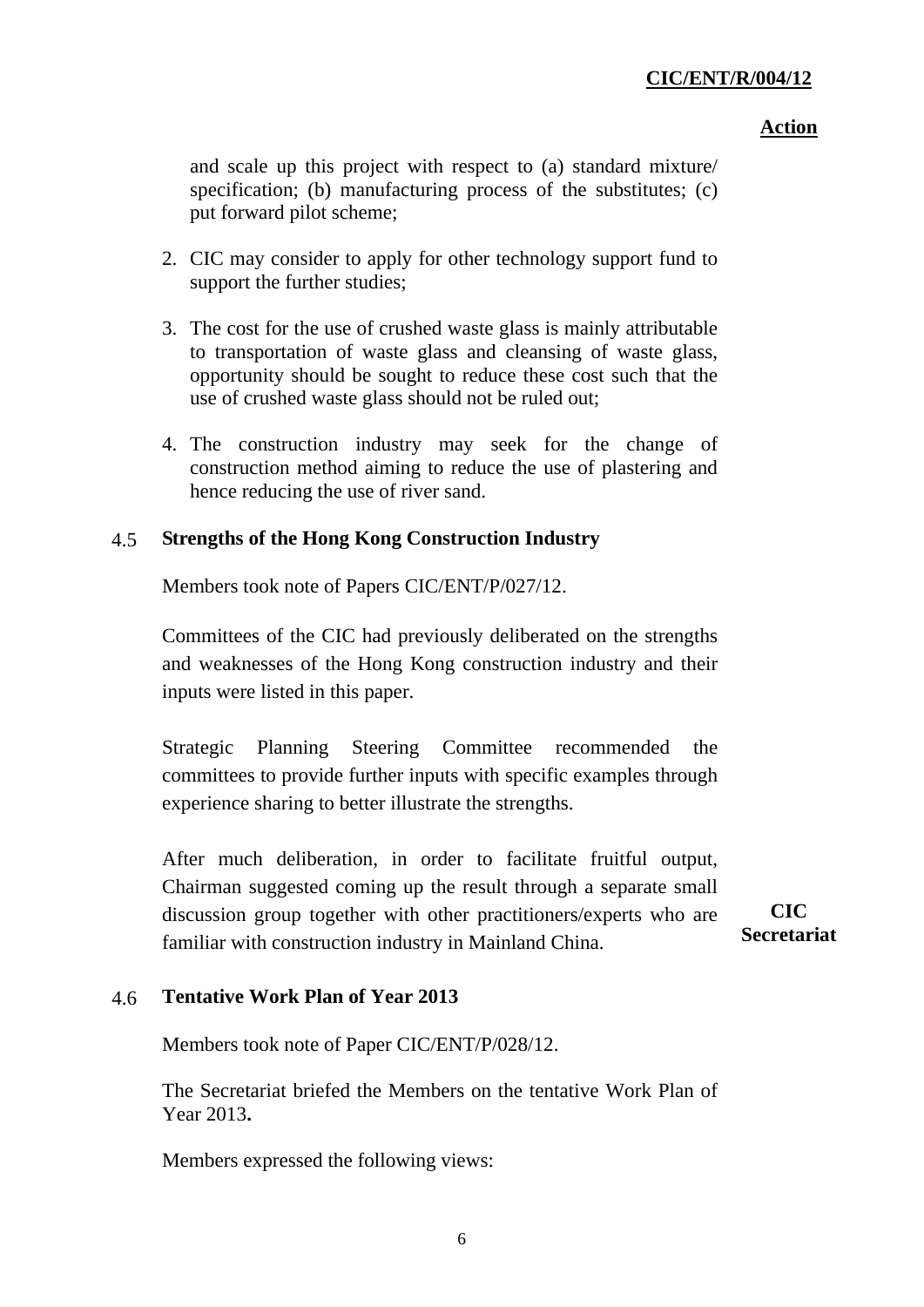#### **Action**

- 1. a specific target of the adoption of BIM in Hong Kong should be recommended by the Working Group on Roadmap for BIM Implementation so as to come up a more realistic task plan;
- 2. task of the determination of the way forward and further development of the Carbon Labelling Scheme was suggested although it was understood that the implementation and operation of the Scheme would be carried out by the CIC;
- 3. the study on "wider use of machinery with complementary to new construction process aiming to lesser rely on frontline workforce" was suggested to include in Wider Use of Prefabrication and Modularisation Construction Phase 2;
- 4. three upcoming tasks: use of RFID, adoption of BIM and wider use of prefabrication are mutually complement to each other in the full life cycle of a project and a structure; by which help to promote productivity, work efficiency, and information exchange cross disciplines in construction industry;
- 5. leverage Product Certification Scheme in construction industry but subject to the discussion in next Com-ENT meeting. **CIC Secretariat**

### 4.7 **Tentative Meeting Schedule for Year 2013**

Members took note of Paper CIC/ENT/P/029/12.

4 numbers of Committee meetings for year 2013 were scheduled for 17 Jan (Thur), 10 Apr (Wed), 3 July (Wed) and 2 Oct (Wed).

Members were requested to pencil in the meeting dates. Secretariat will send out meeting notice 2 weeks prior to each meeting.

#### 4.8 **Any Other Business**

- a. CIC Conference 2012 the conference will be held on 28 September 2012 (Fri) at Kowloon Shangri-la Hotel. This year's topic is "Manpower Sustainability of Construction Industry cum Zero Carbon Building Development in Hong Kong".
- b. A self-explanatory letter from Pneumoconiosis Compensation Fund Board regarding the invitation for submission of research